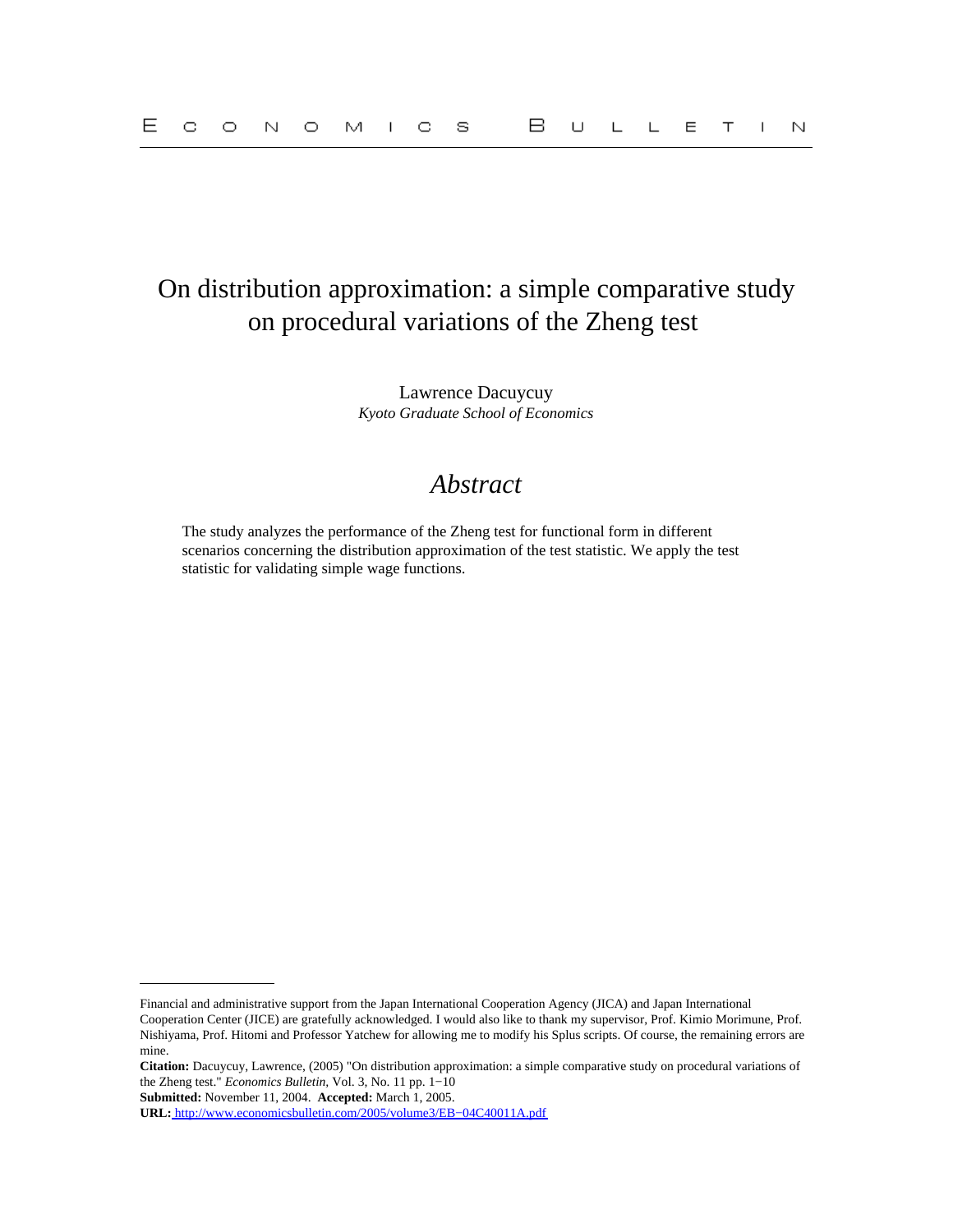### 1 Introduction

In the field of consistent nonparametric tests for functional form, there are competing techniques in approximating the distribution of the test statistic. The issue concerns the adequacy of the usual normal approximation of the distribution of the test statistic via U-statistics theory. This led to the reevaluation of the Zheng (1996) test for functional forms in parametric regression. In resolving the issue of distribution approximation, the most popular method involves the use of wild bootstrap methodology. Li and Wang (1998) noted the superior performance of bootstrap based tests relative to the one that uses asymptotic expansion. They also claimed that the wild bootstrap is applicable, particularly to models with heteroskedastic errors. Gozalo and Linton (2002) noted that by relying on asymptotic theory to derive the distribution, certain orders are left out.

In this simple paper we compare the results from various modifications of the Zheng test with respect to the distribution approximation of the test statistic when dealing with continuous variables only. The study will deal with the comparative performance of the Zheng test when applied to determining the correct functional specification of the wage function using a subsample of male wage earners in the Bicol region during the period 1988– 1995. Subjecting wage functions to alternative procedures of the Zheng test is important in light of the observation that specifications might be rendered invalid not because they are but because of the assumed distribution reference used in making the statistical decision. It is also important because much of the studies dealing with wage functions still rely on normal approximation or inconsistent test procedures.

The paper is organized as follows: Section 2 revisits the development of bootstrap–based test procedures for parametric regression. Section 3 introduces the test equations. Section 4 presents and analyzes the results of the tests and finally, section 5 concludes.

# 2 Asymptotic approximation of the distribution of the Zheng statistic

Consider a regression model of the following form:

$$
y_i = \varphi(x_i; \theta) + \epsilon_i, \quad i = 1, 2, \dots, n \tag{1}
$$

where  $\theta$  refers to the  $k \times 1$  vector of unknown coefficients;  $\epsilon_i$  refers to the  $n \times 1$  vector of unobservable model components and  $\varphi$  is a function that may be linear or nonlinear in coefficients. Obviously, equation 1 is estimable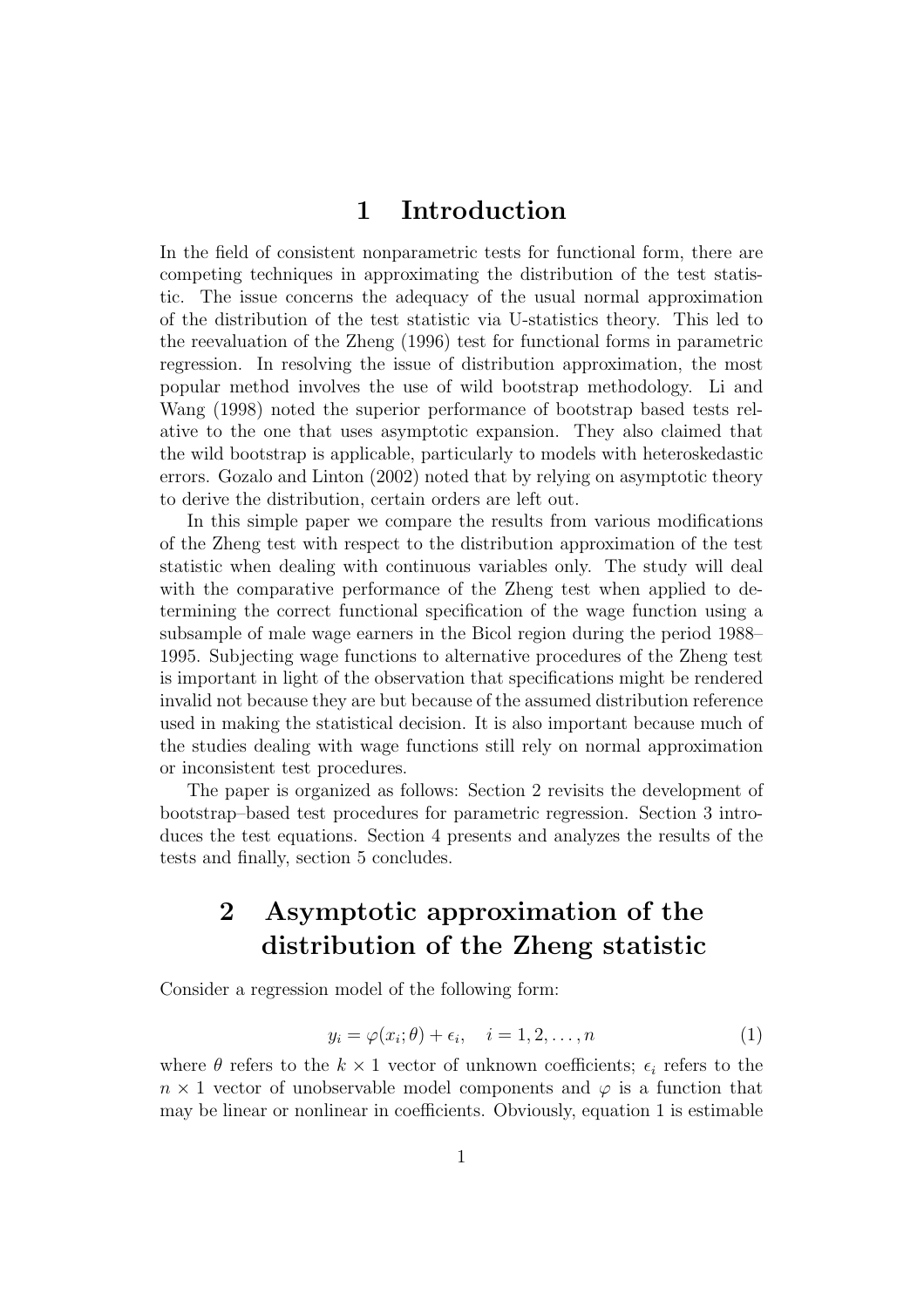via nonlinear or linear least squares. We are interested in investigating the adequacy of the assumed functional specification in characterizing the conditional moment  $E[y_i|x_i]$ . Zheng (1996) used the conditional moment condition  $E[\varepsilon_i E[\varepsilon_i]x_i]f(x_i)] = 0$  to derive the test statistic for testing the validity of parametric functional forms. Based on Zheng,  $f(x_i)$  is the density function of X. The presence of this component in  $E[\varepsilon_i E[\varepsilon_i | x_i] f(x_i)]$  is to address the random denominator problem that arises when  $E[\varepsilon_i|x_i]$  is estimated via nonparametric regression. A popular estimator of  $E[\varepsilon_i|x_i]$  is known as the Nadaraya–Watson estimator. This is written as

$$
E[\epsilon_i|x_i] = \frac{\frac{1}{(n-1)}\sum_{i=1}^n\sum_{j\neq i}^n \frac{1}{h^k}K\left(\frac{x_i - x_j}{k}\right)\epsilon_i}{\frac{1}{(n-1)}\sum_{i=1}^n\sum_{j\neq i}^n \frac{1}{h^k}K\left(\frac{x_i - x_j}{k}\right)}
$$
(2)

where  $K(\cdot)$  refers to a symmetric and nonnegative kernel function; h is a smoothing parameter and k represents the dimension of the continuous variables. The denominator represents the nonparametric density function. Using the definitional convention for the density function, we have

$$
E[\epsilon_i|x_i]f(x_i) = \frac{\frac{1}{(n-1)}\sum_{i=1}^n\sum_{j\neq i}^n \frac{1}{h^k}K\left(\frac{x_i - x_j}{k}\right)\epsilon_i}{f(x_i)}f(x_i)
$$
(3)

It can be recalled that the sample analogue of  $E[\varepsilon E[\varepsilon_i|x_i]f(x_i)]$  is written as

$$
V_n^{ls} = \frac{1}{n(n-1)h^k} \sum_{i=1}^{n} \sum_{j \neq i} K\left(\frac{x_i - x_j}{k}\right) e_i e_j \tag{4}
$$

where  $e_i$  refers to the residual from a root–N consistent regression.

Zheng established the following distribution for the test statistic under the null using Hall's (1984) central limit theorem for degenerate U-statistics.

$$
nh^{k/2}V_n^{ls} \to N\left(0, 2\int K^2(u)du \int [\sigma^2(x)]^2 f^2(x)dx\right) \tag{5}
$$

The variance can be estimated via the following estimator:

$$
\hat{\sigma} = \frac{2}{n(n-1)h^k} \sum_{i=1}^{n} \sum_{j \neq i} K\left(\frac{x_i - x_j}{k}\right) e_i^2 e_j^2 \tag{6}
$$

Letting  $\tau = \sqrt{\frac{n-1}{n}}$  $\frac{-1}{n}nh^{k/2}V_n/\hat{\sigma}^{1/2}$ , the null is rejected if  $\tau > z_\alpha$  wherein the latter is the  $\alpha^{th}$  quantile in the standard normal distribution. Li and Wang (1998) noted that since the Zheng test statistic does not have finite sample bias, higher ordered kernel functions are not needed. This also allows a wider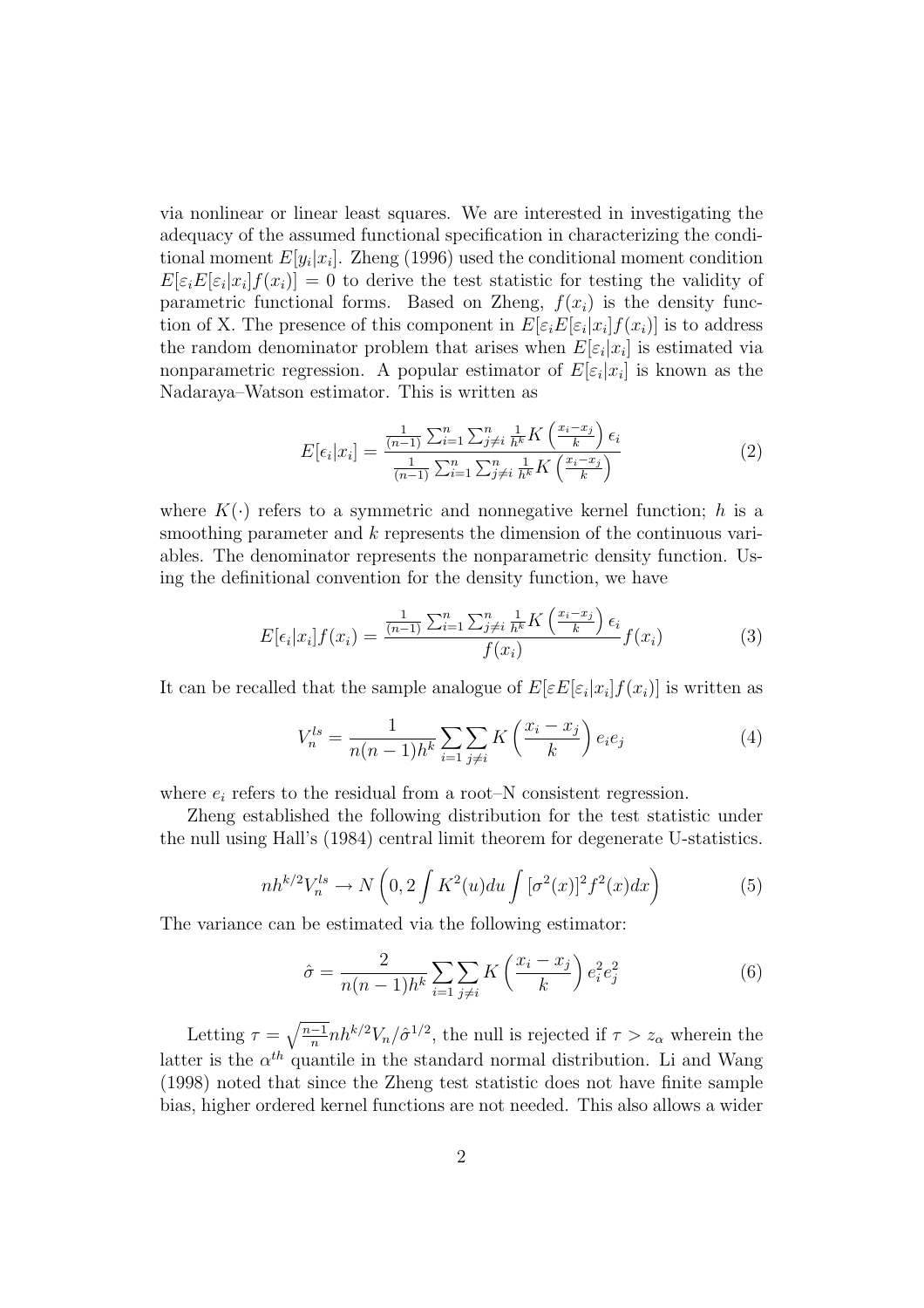set of bandwidths to be used for testing the conditional mean. However, they pointed out that the asymptotic distribution based test may not fare well in small samples. Thus they prescribe the use of resampling methods like the wild bootstrap. The wild bootstrap method is based on a two–point distribution. Following Li and Wang (1998), let the bootstrap residual be denoted by  $\epsilon_{\ast}$ . The bootstrap residual is based on the fitted residuals from equation 1. Conditional on the data  $\{(y_i, x_i)\}_{i=1}^n$ , the bootstrap residuals should satisfy  $E[\epsilon_{i*}] = 0$ ,  $E[\epsilon_{i*}^2] = \hat{e}_i^2$  and  $E[\epsilon_{i*}^3] = \hat{e}_i^3$ . Li and Wang (1998) outlined the procedure as follows:

- 1. Generate the bootstrap residuals that satisfy the conditional moments of  $\epsilon_{i*}$ .
- 2. Utilizing  $\epsilon_{i*}$ , calculate  $y_{i*} = \varphi(x_i; \hat{\theta}) + \epsilon_{i*}$ . Using observations on  $y_{i*}$  and  $x_i$ , estimate equation 1 and compute the residuals  $e_{i*} = y_{i*} - \varphi(x_i; \hat{\theta}_*)$ , where  $\hat{\theta}_*$  is the coefficient estimate using the bootstrap sample,  $y_{i*}$  and  $x_i$ .
- 3. Use the generated residuals to calculate the test statistic in equation 4.

Instead of relying on the normal approximation, derive the empirical distribution by replicating the procedure M times. Given the test statistics across bootstrapped samples, the distribution will be determined. This implies that the null is rejected if  $\tau > z^*_{\alpha}$ , wherein the latter is the  $\alpha^{th}$  percentile of the empirical bootstrap distribution.

# 3 Investigating wage functions: A reconsideration

Due to the widespread applicability of wage functions in dealing with labor issues, it is no surprise that heightened interest in specification analysis is observed. For instance, in early studies, Heckman and Polachek (1974) used Box–Cox functional specifications to decide which dependent variable as well as variable transformations are appropriate. Zheng (2000) investigated popular functional forms using Bierens non-smoothing test for functional form. Miles and Mora (2003) used various test procedures to determine the validity of wage functions in Spain and Uruguay. Using Brazilian data, Dougherty and Jimenez (1991) investigated specifications in the spirit of Heckman and Polachek. Investigating wage functional validity in itself should be an empirical regularity not only because we need to have correct estimates for returns to schooling but more importantly to ensure confidence in results coming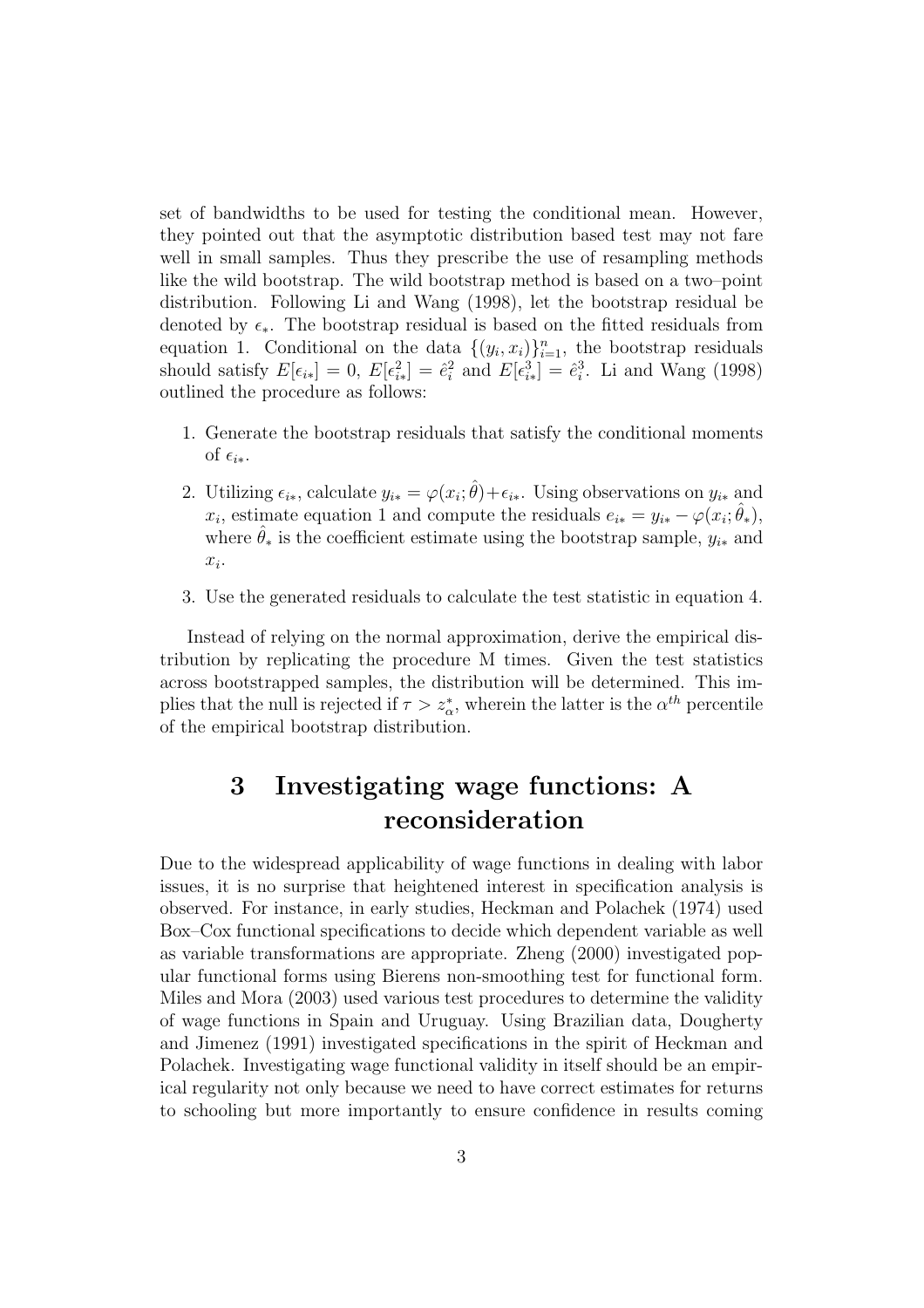from secondary computations that rely heavily on wage functional forms. Dacuycuy (2004) noted the huge disparities among models that include or exclude interaction terms and such disparities are expectedly reflected by the resulting decomposition outcomes.

In this section, we compare the results from various distributional approaches of the Zheng test.<sup>1</sup> First, we test various wage functional forms using ad hoc bandwidth parameters and the usual asymptotic distribution of the test statistic. We then vary this by sticking to the ad hoc bandwidths but now rely on the wild bootstrap approximation. For both the first and second scenarios, the bandwidth selection rule for the constant component would be similar to that of Yatchew  $(2003)$  and Li  $(1999).<sup>2</sup>$  In both variants, however, the multivariate representation of the kernel function will be the quartic product kernel which is expressed as  $K(u) = K(u_1) \times K(u_2)$ , where  $u_l = \frac{(x_{il}-x_{jl})}{h_l}$  $\frac{-x_{jl}}{h_l}$  and  $K(u_l) = \frac{15}{16}(1-u^2)^2$  for  $u_l \in [-1,1], l = 1,2.$ 

All of these will be applied in ascertaining the correct functional form for simple wage functions. These specifications are as follows:

$$
log W_i = \beta_0 + \beta_1 AGE_i + \beta_2 AGE_i^2 + \beta_3 SCH_i + \varepsilon_{1i}
$$
  
\n
$$
log W_i = \beta_0 + \beta_1 AGE_i + \beta_2 AGE_i^2 + \beta_3 AGE_i^3 + \beta_4 AGE_i^4 + \beta_5 SCH_i + \varepsilon_{2i}
$$
  
\n
$$
log W_i = \beta_0 + \beta_1 AGE_i + \beta_2 AGE_i^2 + \beta_3 SCH_i + \beta_4 AGE \times SCH_i + \varepsilon_{3i}
$$
  
\n
$$
log W_i = \beta_0 + \beta_1 AGE_i + \beta_2 AGE_i^2 + \beta_3 SCH_i + \beta_4 SCH_i^2 + \varepsilon_{4i}
$$
  
\n
$$
log W_i = \beta_0 + \beta_1 AGE_i + \beta_2 AGE_i^2 + \beta_3 AGE_i^3 + \beta_4 AGE_i^4 + \beta_5 SCH_i
$$
  
\n
$$
+ \beta_6 SCH_i^2 + \varepsilon_{5i}
$$

where  $log W_i$  refers to the real wage, SCH, years of schooling and AGE, age of individual i. The real wage is computed by dividing third quarter real earnings by the total number of hours. Consumer price indices for the Bicol region are used to deflate earnings. Descriptive statistics are reported in the appendix.

#### 4 Results

Results in tables 1 and 2 demonstrate the risks that are associated with ad hoc bandwidth selection methods. They are called ad hoc bandwidth procedures because the constant, c, in  $cn^{-1/5}$  for each regressor is pegged at an arbitrary value of 1, instead of allowing grid search using cross validation

<sup>&</sup>lt;sup>1</sup>Miles and Mora (2003) for instance, still relied on ad hoc bandwidth procedures and employed the bootstrap method for Stute's and Bierens tests.

<sup>2</sup>We modified a similar program written by Yatchew (2003) in Splus to handle the computation of the test statistics for wage function analysis.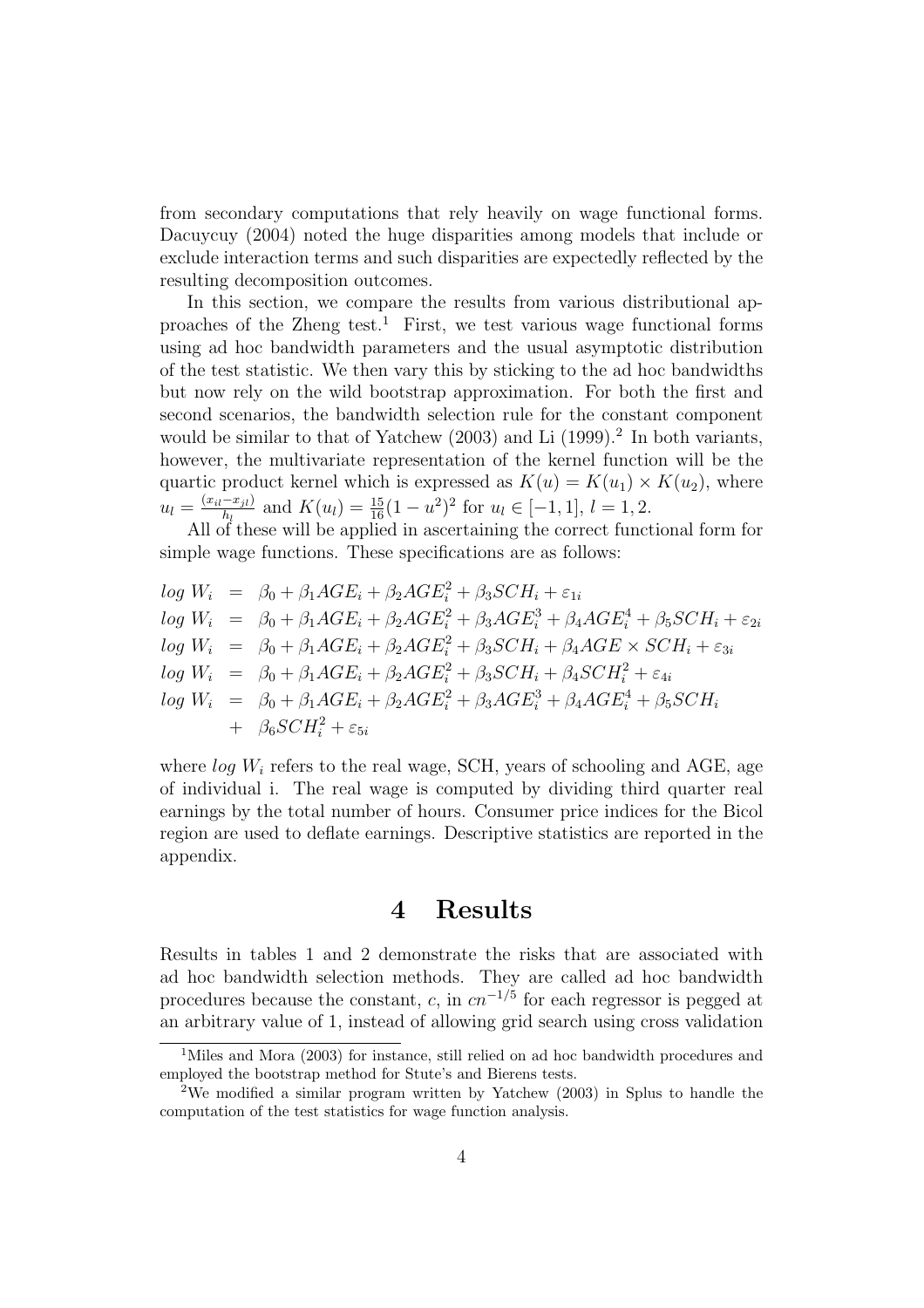methods. Both tests rely on the asymptotic distribution of the test statistic. Based on the results, there are instances wherein models are accepted in one test but rejected in another, indicating that the resulting bandwidth choice may not fall within the allowable band for admissible bandwidth parameters.

|               | Table 1: P-values based on asymptotic method: 1988–1995 |       |               |       |       |       |       |       |  |
|---------------|---------------------------------------------------------|-------|---------------|-------|-------|-------|-------|-------|--|
|               |                                                         |       |               |       |       |       |       |       |  |
| Specification | 1988 1989 1990                                          |       |               | 1991  | 1992  | 1993  | 1994  | 1995  |  |
| (1)           | 0.001                                                   | 0.022 | 0.005         | 0.000 | 0.396 | 0.039 | 0.035 | 0.531 |  |
| (2)           | 0.004                                                   | 0.066 | 0.015         | 0.000 | 0.380 | 0.186 | 0.119 | 0.573 |  |
| (3)           | 0.446                                                   | 0.061 | $0.568$ 0.070 |       | 0.742 | 0.082 | 0.129 | 0.696 |  |
| (4)           | 0.006                                                   | 0.341 | 0.183         | 0.000 | 0.400 | 0.388 | 0.548 | 0.921 |  |
| (5)           |                                                         | 0.598 | 0.274         | 0.000 | 0.384 | 0.730 | 0.733 | 0.933 |  |

Note: The bandwidths which follow that of Li (1999) are equal to  $C_0 \hat{\sigma_x} n^{-1/5}$ , where  $C_0 = 1$  and  $\hat{\sigma_x}$  is the standard deviation of x.

| Table 2: P-values based on asymptotic method: 1988–1995 |  |  |
|---------------------------------------------------------|--|--|
|---------------------------------------------------------|--|--|

| Specification 1988 1989 1990 1991 1992 1993 1994 1995 |       |  |                                                                 |  |  |
|-------------------------------------------------------|-------|--|-----------------------------------------------------------------|--|--|
| (1)                                                   |       |  | $0.000$ $0.012$ $0.000$ $0.000$ $0.478$ $0.021$ $0.002$ $0.164$ |  |  |
| (2)                                                   |       |  | $0.000$ $0.035$ $0.000$ $0.000$ $0.463$ $0.089$ $0.014$ $0.190$ |  |  |
| (3)                                                   |       |  | 0.258 0.063 0.237 0.099 0.906 0.056 0.023 0.373                 |  |  |
| (4)                                                   | 0.000 |  | $0.454$ $0.005$ $0.000$ $0.510$ $0.451$ $0.310$ $0.781$         |  |  |
| (5)                                                   | 0.000 |  | $0.695$ $0.016$ $0.000$ $0.495$ $0.719$ $0.492$ $0.807$         |  |  |

Note: The bandwidths which follow that of Yatchew (2003) are equal to  $C_0 \frac{max(x)-min(x)}{2} n^{-1/5}$ , where  $C_0 = 1.$ 

A possible way to analyze the relationship between distribution approximation and test outcomes is to resort to bootstrap methods. We implement the Zheng test using two ad hoc bandwidth parameters but use the wild bootstrap method. We will follow the procedure outlined in Li and Wang (1998) and peg bootstrap replications at 100. The original calculation for the test statistic would then be compared with the quantile of interest derived from the empirical bootstrap distribution. Results for bootstrap–based tests are reported in tables 3 and 4.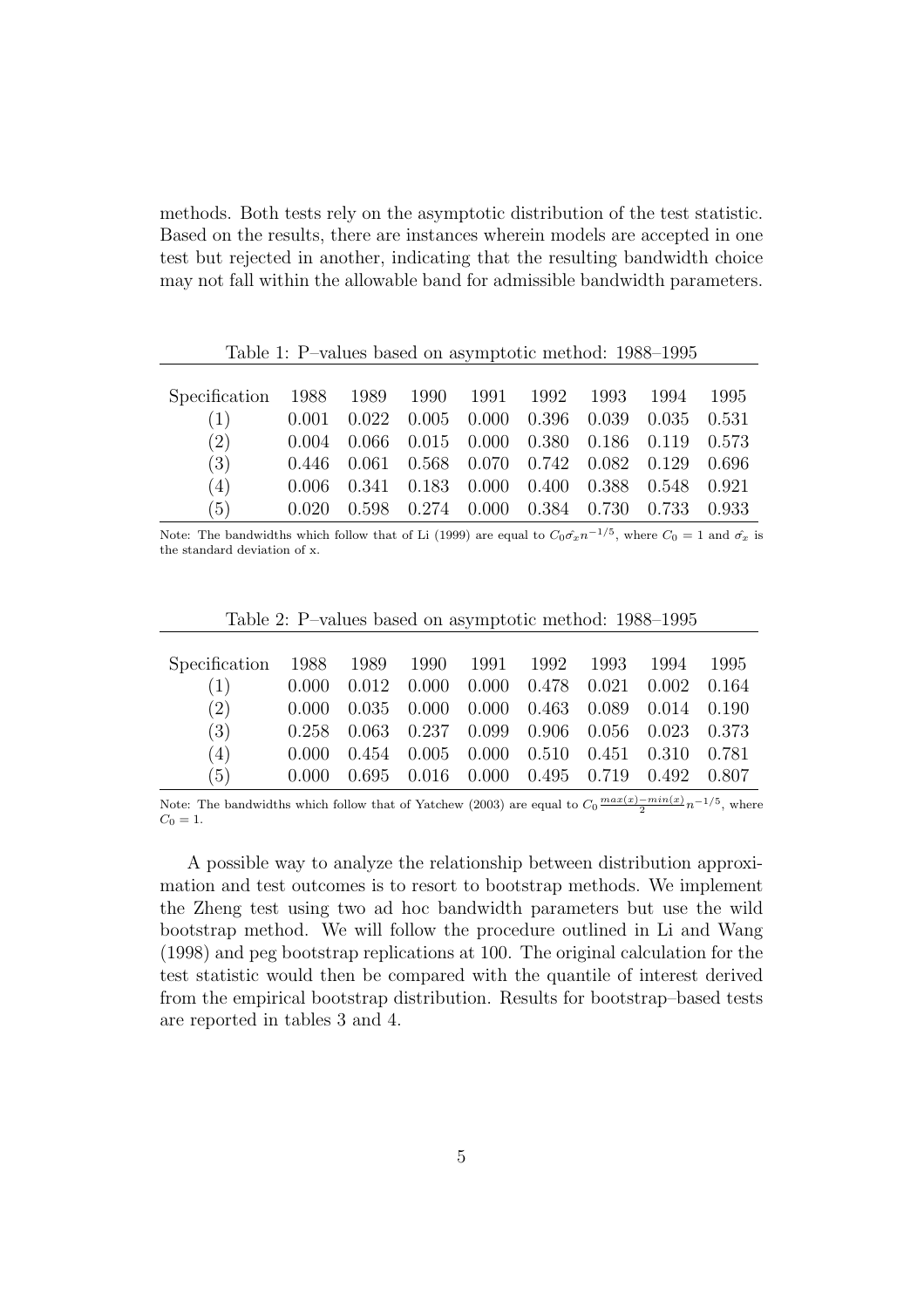Table 3: P–values based on bootstrap method: 1988–1995

| Specification 1988 1989 1990 1991 1992 1993 1994 1995 |       |       |                                                         |  |                                                 |  |
|-------------------------------------------------------|-------|-------|---------------------------------------------------------|--|-------------------------------------------------|--|
| (1)                                                   | 0.000 |       | $0.003$ $0.000$ $0.000$ $0.277$ $0.014$ $0.046$ $0.259$ |  |                                                 |  |
| (2)                                                   | 0.000 |       | $0.015$ $0.000$ $0.000$ $0.261$ $0.052$ $0.014$ $0.257$ |  |                                                 |  |
| (3)                                                   | 0.219 |       | $0.059$ $0.286$ $0.009$ $0.382$ $0.058$ $0.009$ $0.379$ |  |                                                 |  |
| (4)                                                   | 0.016 |       | $0.148$ $0.121$ $0.000$ $0.221$ $0.197$ $0.255$ $0.591$ |  |                                                 |  |
| (5)                                                   | 0.015 | 0.260 |                                                         |  | $0.082$ $0.000$ $0.121$ $0.245$ $0.315$ $0.619$ |  |

Note: The bandwidths which follow that of Li (1999) are equal to  $C_0 \hat{\sigma_x} n^{-1/5}$ , where  $C_0 = 1$  and  $\hat{\sigma_x}$  is the standard deviation of x.

Table 4: P–values based on bootstrap method: 1988–1995

| Specification 1988 1989 1990 1991 1992 1993 |       |       |  |                                                                 | -- 1994 | -1995 |
|---------------------------------------------|-------|-------|--|-----------------------------------------------------------------|---------|-------|
| (1)                                         | 0.000 | 0.000 |  | $0.000$ $0.000$ $0.275$ $0.014$ $0.011$ $0.078$                 |         |       |
| (2)                                         | 0.000 | 0.000 |  | $0.000$ $0.000$ $0.204$ $0.008$ $0.000$ $0.053$                 |         |       |
| (3)                                         |       |       |  | $0.127$ $0.042$ $0.071$ $0.056$ $0.631$ $0.043$ $0.007$ $0.107$ |         |       |
| (4)                                         | 0.006 | 0.160 |  | $0.010$ $0.006$ $0.240$ $0.249$ $0.083$ $0.392$                 |         |       |
| (5)                                         | 0.003 | 0.220 |  | $0.000$ $0.000$ $0.154$ $0.258$ $0.123$ $0.363$                 |         |       |

Note: The bandwidths which follow that of Yatchew (2003) are equal to  $C_0 \frac{max(x)-min(x)}{2} n^{-1/5}$ , where  $C_0 = 1.$ 

It is noticeable that the general effect of resorting to the bootstrap method to approximate the distribution of the test statistic is to lower the p-value which means that there are some hypotheses accepted by non-bootstrap test which are rejected when the bootstrap distribution is used.

### 5 Concluding remarks

The study underscores the importance of distributional assumptions associated with nonparametric consistent based test procedures for parametric functional forms. The results highlighted at times, diverging test outcomes, indicating that there is a need to properly discern which technique is applicable.

The results may also reflect partly the choice of bandwidths. In view of the critical dependence of the nonparametric test procedures on bandwidth selection considerations, more systematic data–driven selection procedures should be adopted to replace ad hoc bandwidth procedures, a critical point addressed by a new generation of consistent nonparametric based test that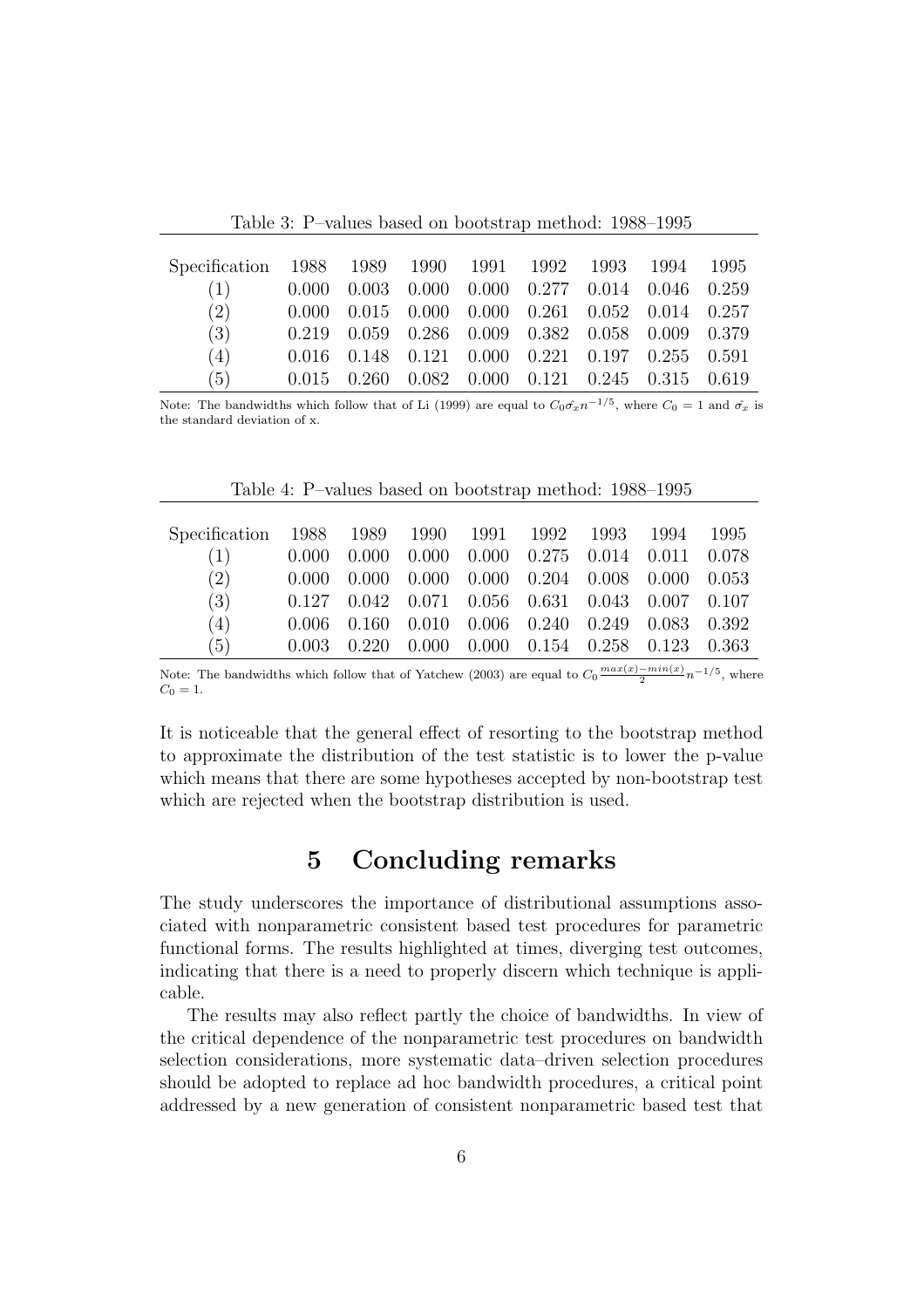rely on cross–validation for bandwidth determination. (Racine and Li (2004), Hsiao, Racine and Li (2004))

### References

Bierens, H. (1990). "A consistent conditional moment test of functional form." Econometrica 58, 1443 – 1458.

Dacuycuy, L. (2004) "On Wage Specifications and Male Inequality Decompositions: A Reexamination of Evidence", Manuscript.

Dougherty, C. and E. Jimenez (1991) "The specification of earnings functions: Tests and Implications."Economics of Education Review 10, 85–98.

Fan, Y., Q. Li (1996) "Consistent model specification tests: omitted variables, parametric and semiparametric functional forms." Econometrica 64, 865–890.

Gozalo, P. and O.B. Linton (2001) "Testing additivity in generalized nonparametric regression models with estimated parameters." Journal of Econometrics 104, 1–48.

Hall, P. (1984) "Cental limit theorem for integrated square error of multivariate nonparametric density estimators." Journal of Multivariate Analysis 14,  $1 - 16$ .

Heckman, J. and S. Polachek (1974) "Empirical Evidence on the Functional Form of the Earnings–Schooling Relationship." Journal of the American Statistical Association 69, 350–354.

Hsiao, C., Racine, J. and Li, Q. (2004). A consistent model specification test with mixed categorical and continuos data.

Li, Q. (1999) "Consistent model specification tests for time series econometric models." Journal of Econometrics 92, 101–147

Li, Q. and S. Wang (1998) "A simple consistent bootstrap test for a parametric regression function." Journal of Econometrics 87, 145 - 165.

Miles, D. and J. Mora (2003) "On the performance of nonparametric specifi-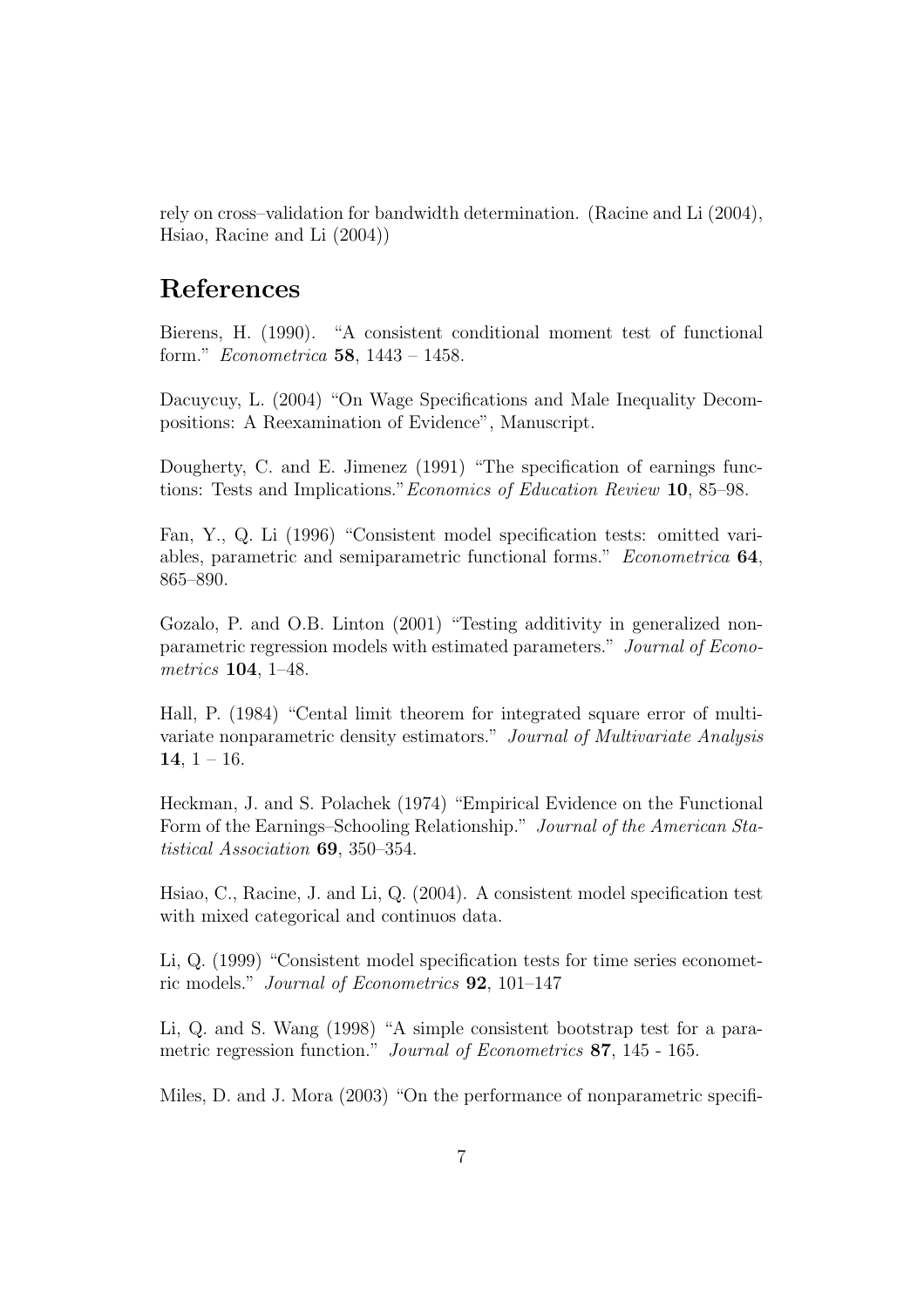cation tests in regression models." Computational Statistics and Data Analysis 42, 477 – 490.

National Statistics Office. Labor Force Survey, various years.

Powell, J., J.H. Stock and T.M. Stoker (1989) "Semiparametric estimation of index coefficients." Econometrica 57, 1403 – 1430.

Yatchew, A. (2003) Semiparametric Regression for the Applied Econometrician. Cambridge University Press.

Zheng, J.X. (1996) "A consistent test of functional form via nonparametric estimation technique." Journal of Econometrics 75, 263–289.

Zheng, J.X. (2000)"A Nonparametric Analysis of the U.S. Earnings Distribution." in Advances in Econometrics: Applying Kernel and Nonparametric Estimation to Economic Topics by Fomby, Thomas B. and R. Carter Hill eds., JAI Press.